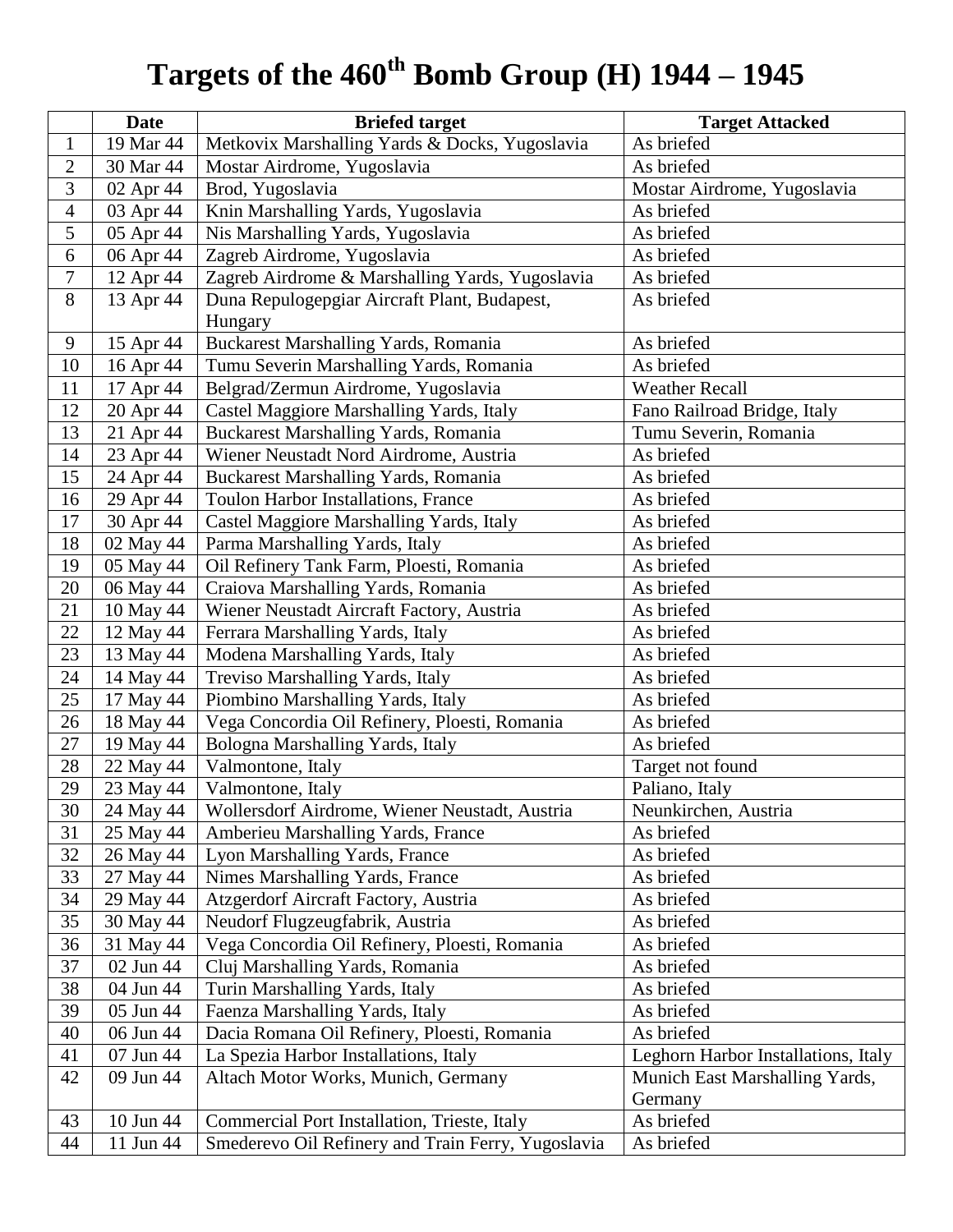| 45     | 13 Jun 44 | Milbertshofen Ordnance Works, Munich, Germany        | As briefed                      |
|--------|-----------|------------------------------------------------------|---------------------------------|
| 46     | 14 Jun 44 | Petfurdo Oil Plant, Hungary                          | As briefed                      |
| 47     | 16 Jun 44 | Lobau Oil Blending Plant, Vienna, Austria            | As briefed                      |
| 48     | 22 Jun 44 | Castel Maggiore Marshalling Yards, Italy             | As briefed                      |
| 49     | 23 Jun 44 | Giurgiu Oil Installations, Romania                   | As briefed                      |
| 50     | 25 Jun 44 | Sete Oil Refinery, France                            | As briefed                      |
| 51     | 26 Jun 44 | Florisdorf Oil Refinery, Vienna, Austria             | As briefed                      |
| 52     | 28 Jun 44 | Titan Oil Refinery, Buckarest, Romania               | Bombs fell short of target      |
| 53     | 30 Jun 44 | Blechhammer South Oil Refinery, Poland               | Bad weather – targets of        |
|        |           |                                                      | opportunity                     |
| 54     | 02 Jul 44 | Rakos Marshalling Yards, Budapest, Hungary           | As briefed                      |
| 55     | 03 Jul 44 | Timisoara Marshalling Yards, Romania                 | As briefed                      |
| 56     | 05 Jul 44 | Toulon Submarine Dry Docks, France                   | As briefed                      |
| 57     | 06 Jul 44 | Porto Marghera Oil Stores, Italy                     | As briefed                      |
| 58     | 07 Jul 44 | Blechhammer North Synthetic Oil Plant, Poland        | As briefed                      |
| 59     | 08 Jul 44 | Florisdorf Oil Refinery & Marshalling Yards, Austria | As briefed                      |
| 60     | 12 Jul 44 | Nimes Marshalling Yards, France                      | As briefed                      |
| 61     | 13 Jul 44 | Porto Marghera Oil Installations, Italy              | As briefed plus the Montecatini |
|        |           |                                                      | Zinc Refinery, Italy            |
| 62     | 14 Jul 44 | Porto Marghera Oil Installations Depot, Italy        | Reggio Arsenal, flour mill &    |
|        |           |                                                      | bridge, Mantua, Italy           |
| 63     | 15 Jul 44 | Ploesti Standard Oil Refinery                        | Overcast - bombs salvoed over   |
|        |           |                                                      | target                          |
| 64     | 16 Jul 44 | Wiener Neudorf Aircraft Engine Factory, Austria      | As briefed                      |
| 65     | 19 Jul 44 | Allach Engine Factory, Munich, Germany               | Munich, Germany and Trieste Oil |
|        |           |                                                      | Storage, Italy                  |
| 66     | 22 Jul 44 | Romano Americana Oil Refinery, Ploesti, Romania      | As briefed                      |
| 67     | 24 Jul 44 | Valence/La Tresorerie Landing Ground, France         | As briefed                      |
| 68     | 25 Jul 44 | Herman Goering Tank Works, Linz, Austria             | As briefed                      |
| 69     | 26 Jul 44 | Zwolfaxing Airdrome, Vienna area, Austria            | As briefed                      |
| 70     | 30 Jul 44 | Duna Aircraft Factory, Budapest, Hungary             | As briefed                      |
| $71\,$ | 02 Aug 44 | Genoa Harbor Installations, Italy                    | As briefed                      |
| 72     | 03 Aug 44 | Friedrichshafen/Manzeli Aircraft Works, Germany      | As briefed                      |
| 73     | 06 Aug 44 | Aries/ Rhone Railroad Bridge, France                 | Miramas Marshalling Yards,      |
|        |           |                                                      | France                          |
| 74     | 07 Aug 44 | Blechhammer North Synthetic Oil Plant, Poland        | As briefed                      |
| 75     | 10 Aug 44 | Astra Romano Oil Refinery, Ploesti, Romania          | As briefed                      |
| 76     | 12 Aug 44 | Sete/Narbonne Gun Positions, France                  | As briefed                      |
| 77     | 13 Aug 44 | Sete/Narbonne Gun Positions, France                  | As briefed                      |
| 78     | 14 Aug 44 | St. Tropez Gun Positions, France                     | As briefed                      |
| 79     | 15 Aug 44 | Bourg St. Andeol Highway Bridge, France              | As briefed                      |
| 80     | 16 Aug 44 | Ober Raderach Chemical Works, Friedrichshaven,       | As briefed                      |
|        |           | Germany                                              |                                 |
| 81     | 18 Aug 44 | Americana Romano Oil Refinery, Ploesti, Romania      | As briefed and Lom, Bulgaria    |
| 82     | 20 Aug 44 | Czechowice, Dziedzice Oil Refinery, Poland           | As briefed                      |
| 83     | 21 Aug 44 | Nis Airdrome, Yugoslavia                             | As briefed                      |
| 84     | 22 Aug 44 | Komeuberg Oil Storage, Austria                       | As briefed                      |
| 85     | 23 Aug 44 | Markersdorf Airdrome, Austria                        | West of unidentified target     |
| 86     | 24 Aug 44 | Fanto Oil Refinery, Pardubice, Czechoslovakia        | As briefed                      |
| 87     | 26 Aug 44 | Ferrara Railroad Bridge, Italy                       | As briefed                      |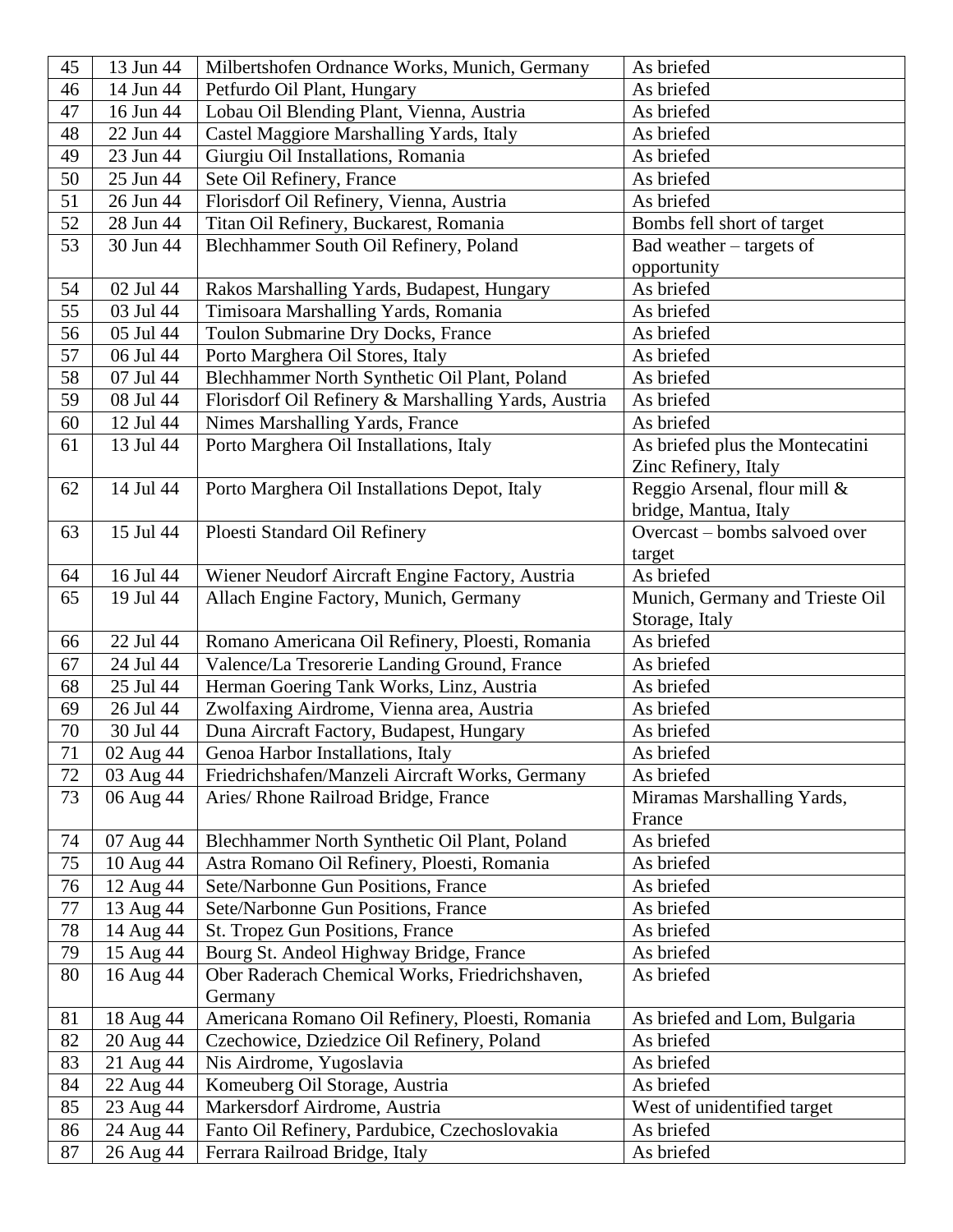| 88         | 27 Aug 44              | Blechhammer South Synthetic Oil Plant, Poland                           | As briefed                       |
|------------|------------------------|-------------------------------------------------------------------------|----------------------------------|
| 89         | 28 Aug 44              | Szony Oil Refinery, Hungary                                             | As briefed                       |
| 90         | 29 Aug 44              | Moravska Ostrava South Marshalling Yards                                | As briefed                       |
| 91         | 01 Sep 44              | Szolnok Railroad Bridge, Hungary                                        | As briefed                       |
| 92         | 02 Sep 44              | Nis Marshalling Yards, Yugoslavia                                       | As briefed                       |
| 93         | 04 Sep 44              | Adiga/Ora Railroad Bridge, Italy                                        | As briefed                       |
| 94         | 05 Sep 44              | Szob Railroad Bridge, Hungary                                           | As briefed                       |
| 95         | 06 Sep 44              | Nyiregyhaza Marshalling Yards, Hungary                                  | As briefed                       |
| 96         | 10 Sep 44              | Saurerwerke Diesel Engine Works, Vienna, Austria                        | S.E Vienna Industrial Area,      |
|            |                        |                                                                         | Austria                          |
| 97         | 12 Sep 44              | Wasserberg Aircraft Factory near Leipheim, Germany                      | As briefed                       |
| 98         | 13 Sep 44              | Oswiecim Oil and Rubber Plant, Poland                                   | As briefed                       |
| 99         | 17 Sep 44              | Budapest/Magyar Oil Refinery, Hungary                                   | As briefed                       |
| 100        | 18 Sep 44              | <b>Budapest South Railroad Bridge, Hungary</b>                          | As briefed                       |
| 101        | 20 Sep 44              | Hatvan Marshalling Yards, Hungary                                       | As briefed                       |
| 102        | 22 Sep 44              | Oberweisenfeld Engine Factory, Munich, Germany                          | N.E. Industrial, Munich, Germany |
| 103        | 23 Sep 44              | Tagliamenta/Casarsa Railroad Bridge, Italy                              | As briefed                       |
| 104        | 24 Sep 44              | Salonika West Marshalling Yard, Germany                                 | As briefed                       |
| 105        | 04 Oct 44              | Avisio Viaduct, Italy                                                   | As briefed                       |
| 106        | 07 Oct 44              | Winterhafen Oil Stores, Vienna, Austria                                 | As briefed                       |
| 107        | 10 Oct 44              | Plave/Susegana Highway Bridge, Italy                                    | As briefed                       |
| 108        | 11 Oct 44              | Vienna Saurerwerke Buildings, Vienna, Austria                           | S.E. Vienna industrial area      |
| 109        | 12 Oct 44              | Bologna Ammunition Dump #20, Italy                                      | As briefed                       |
| 110        | 13 Oct 44              | Banhida Marshalling Yards, Hungary                                      | Overshot - missed target         |
| 111        | 16 Oct 44              | St. Valentine, Austria                                                  | Graz-Neudorf Aircraft Factory,   |
|            |                        |                                                                         | Austria                          |
| 112        | 17 Oct 44              | Vienna South Ordnance Depot - Vienna, Austria                           | So. Marshalling Yard, Maribor,   |
|            |                        |                                                                         | Yugoslavia                       |
| 113        | 20 Oct 44              | ME-262 airfield, Munich, Germany                                        | Rosenheim Marshalling Yard,      |
|            |                        |                                                                         | Germany                          |
| 114        | 23 Oct 44              | Augsburg M.A.N. Works, Germany                                          | As briefed                       |
| 115        | 01 Nov 44              | Unnamed target in Austria                                               | Graz Marshalling Yards, Austria  |
| 116        | 03 Nov 44              | Munich West Marshalling Yards, Germany                                  | 3 PFF A/C As Briefed 1 A/C hit   |
|            |                        |                                                                         | Innsbruck, Austria               |
| 117        | 04 Nov 44              | Linz Benzol Plant, Austria                                              | As briefed                       |
| 118        | 05 Nov 44              | Florisdorf Oil Refinery, Vienna, Austria                                | As briefed                       |
| 119        | 05 Nov 44              | Troop Concentrations, Podgorica, Yugoslavia                             | As briefed                       |
| 120        | 06 Nov 44              | Vienna Ord. Depot Sollenau N of Wiener Neustadt,                        | As briefed                       |
|            |                        | Austria                                                                 |                                  |
| 121<br>122 | 07 Nov 44<br>15 Nov 44 | Adiga/Mezzocorona Bridge, Italy<br>Linz Benzol Plant, Austria 5 PFF A/C | As briefed<br>As briefed         |
| 123        | 16 Nov 44              |                                                                         | As briefed                       |
|            |                        | "Red Force" - Munich West Marshalling Yard,<br>Germany                  |                                  |
| 124        | 16 Nov 44              | "Blue Force" - Troop Concentrations, Prijepolje,                        | No bombs dropped                 |
|            |                        | Yugoslavia                                                              |                                  |
| 125        | 17 Nov 44              | Blechhammer South Oil Refinery- Poland                                  | As briefed                       |
| 126        | 18 Nov 44              | Campofomido Airdrome, Udine, Italy                                      | As briefed                       |
| 127        | 19 Nov 44              | Horsching Airdrome, Austria                                             | As briefed                       |
| 128        | 20 Nov 44              | Blechhammer South Oil Refinery, Poland                                  | As briefed                       |
| 129        | 22 Nov 44              | Munich, Germany                                                         | Salzburg Marshalling Yards,      |
|            |                        |                                                                         |                                  |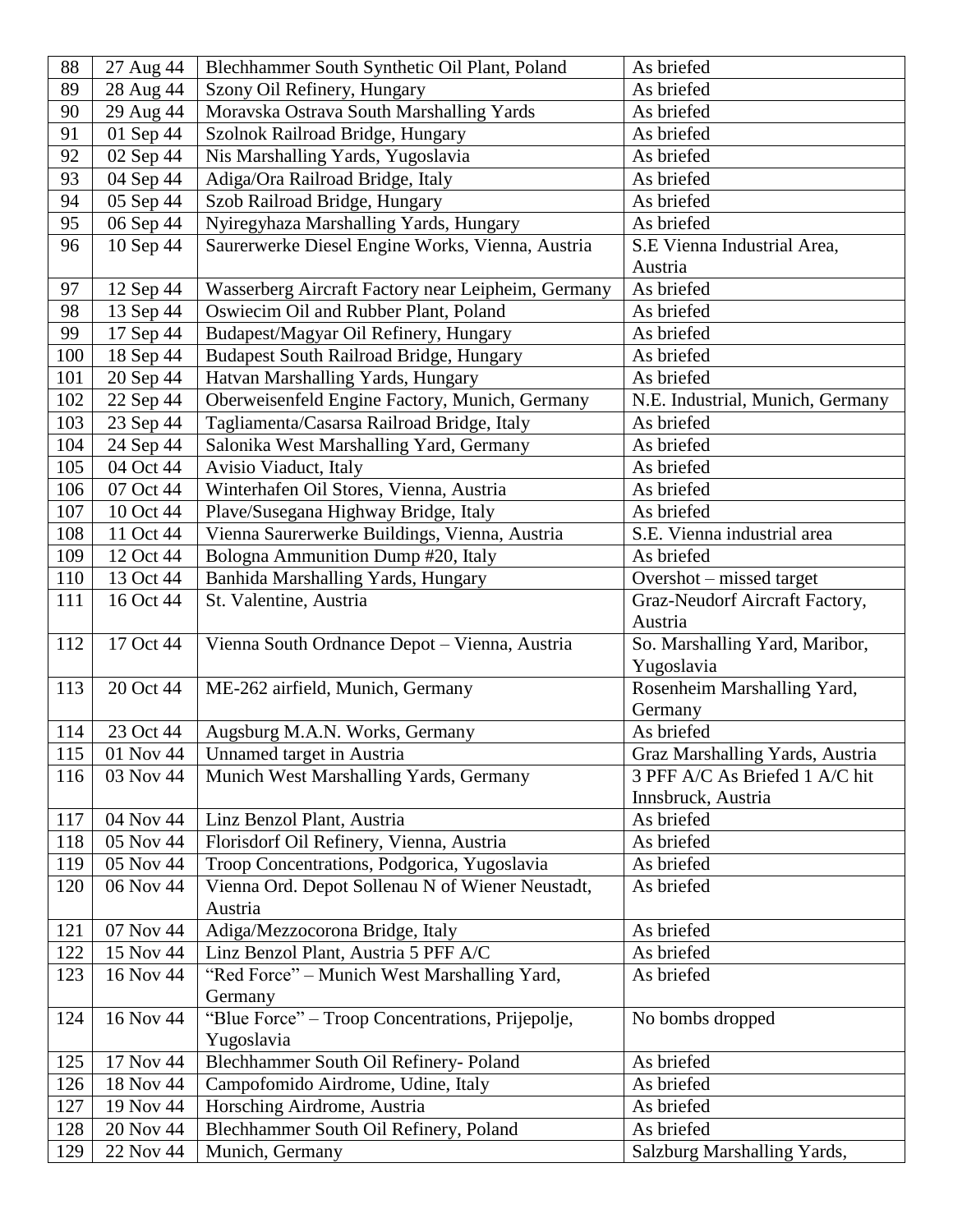|     |           |                                                    | Austria                             |
|-----|-----------|----------------------------------------------------|-------------------------------------|
| 130 | 02 Dec 44 | Blechhammer South Oil Refinery, Poland             | As briefed                          |
| 131 | 03 Dec 44 | Linz Industrial Area, Austria 3 PFF A/C            | As briefed $-1$ A/C to Feidkirchen, |
|     |           |                                                    | Austria                             |
| 132 | 06 Dec 44 | Hegyeshalom Marshalling Yards, Hungary             | As briefed                          |
| 133 | 07 Dec 44 | Unknown, Germany                                   | Alternate targets, Villach M/Y,     |
|     |           |                                                    | Austria & Trieste Harbor, Italy     |
| 134 | 11 Dec 44 | Vienna South Ordnance Plant, Vienna, Austria       | As briefed                          |
| 135 | 12 Dec 44 | Blechhammer South Oil Refinery, Poland             | As briefed                          |
| 136 | 16 Dec 44 | Unknown, Czechoslovakia                            | Pilson Skoda Works,                 |
|     |           |                                                    | Czechoslovakia                      |
| 137 | 17 Dec 44 | Blechhammer South Oil Refinery, Poland             | As briefed                          |
| 138 | 18 Dec 44 | Blechhammer South Oil Refinery, Poland             | As briefed                          |
| 139 | 19 Dec 44 | Target in Germany                                  | Maribor Marshalling Yard,           |
|     |           |                                                    | Yugoslavia                          |
| 140 | 20 Dec 44 | Brux Oil Refinery, Czechoslovakia                  | As briefed                          |
| 141 | 25 Dec 44 | Graz Marshalling Yards, Austria                    | As briefed                          |
| 142 | 26 Dec 44 | Blechhammer South Oil Refinery, Poland             | As briefed                          |
| 143 | 27 Dec 44 | Unknown, Austria                                   | Klagenfurt Marshalling Yards,       |
|     |           |                                                    | Austria                             |
| 144 | 28 Dec 44 | Unknown, Czechoslovakia                            | Numburk RR Bridge,                  |
|     |           |                                                    | Czechoslovakia                      |
| 145 | 29 Dec 44 | Verona Porto Vescova Marshalling Yards, Italy      | As briefed – adverse weather        |
| 146 | 19 Jan 45 | Zagreb East Marshalling Yards, Yugoslavia          | Adverse weather - PT not bombed     |
| 147 | 20 Jan 45 | Linz, Austria                                      | Braunau, Austria, Rosenheim &       |
|     |           |                                                    | Traunstein, Germany                 |
| 148 | 31 Jan 45 | Moosbierbaum Oil Refinery, Austria                 | As briefed                          |
| 149 | 01 Feb 45 | Moosbierbaum Oil Refinery, Austria                 | Adverse weather - target not        |
|     |           |                                                    | reached                             |
| 150 | 05 Feb 45 | Regensburg Winterhafen Oil Storage, Germany        | As briefed                          |
| 151 | 07 Feb 45 | Target in Austria                                  | Trieste Harbor Installations, Italy |
| 152 | 08 Feb 45 | Vienna South Goods Yard, Austria                   | As briefed                          |
| 153 | 09 Feb 45 | Moosbierbaum Oil Refinery, Austria 3 PFF A/C       | As briefed                          |
| 154 | 13 Feb 45 | "A" Unit - Vienna South Marshalling Yards, Austria | As briefed                          |
| 155 | 13 Feb 45 | "B" Unit - Graz Marshalling Yards, Austria         | As briefed                          |
| 156 | 14 Feb 45 | Vienna Lobau Oil Refinery, Austria                 | As briefed                          |
| 157 | 16 Feb 45 | Regensburg Obertraubling Airdrome, Germany         | As briefed                          |
| 158 | 19 Feb 45 | Unknown target, Austria                            | Bombed alternate - Graz             |
|     |           |                                                    | Marshalling Yards, Austria          |
| 159 | 20 Feb 45 | Unknown target – Italy bad weather                 | Alternate target - Trieste Harbor   |
|     |           |                                                    | Installations, Italy                |
| 160 | 21 Feb 45 | Matziensdorf Marshalling Yards, Vienna, Austria    | As briefed                          |
| 161 | 22 Feb 45 | <b>Unknown Communications target, Germany</b>      | Adverse Weather - no bombs          |
|     |           |                                                    | dropped                             |
| 162 | 23 Feb 45 | Weis Marshalling Yard, Weis, Austria               | Klagenfurt Marshalling Yards,       |
|     |           |                                                    | Austria                             |
| 163 | 24 Feb 45 | Unknown target, Italy                              | Alternate target - Padau            |
|     |           |                                                    | Marshalling Yards, Italy            |
| 164 | 25 Feb 45 | Linz Marshalling Yards, Linz, Austria              | Salzburg - Marshalling Yards -      |
|     |           |                                                    | Austria                             |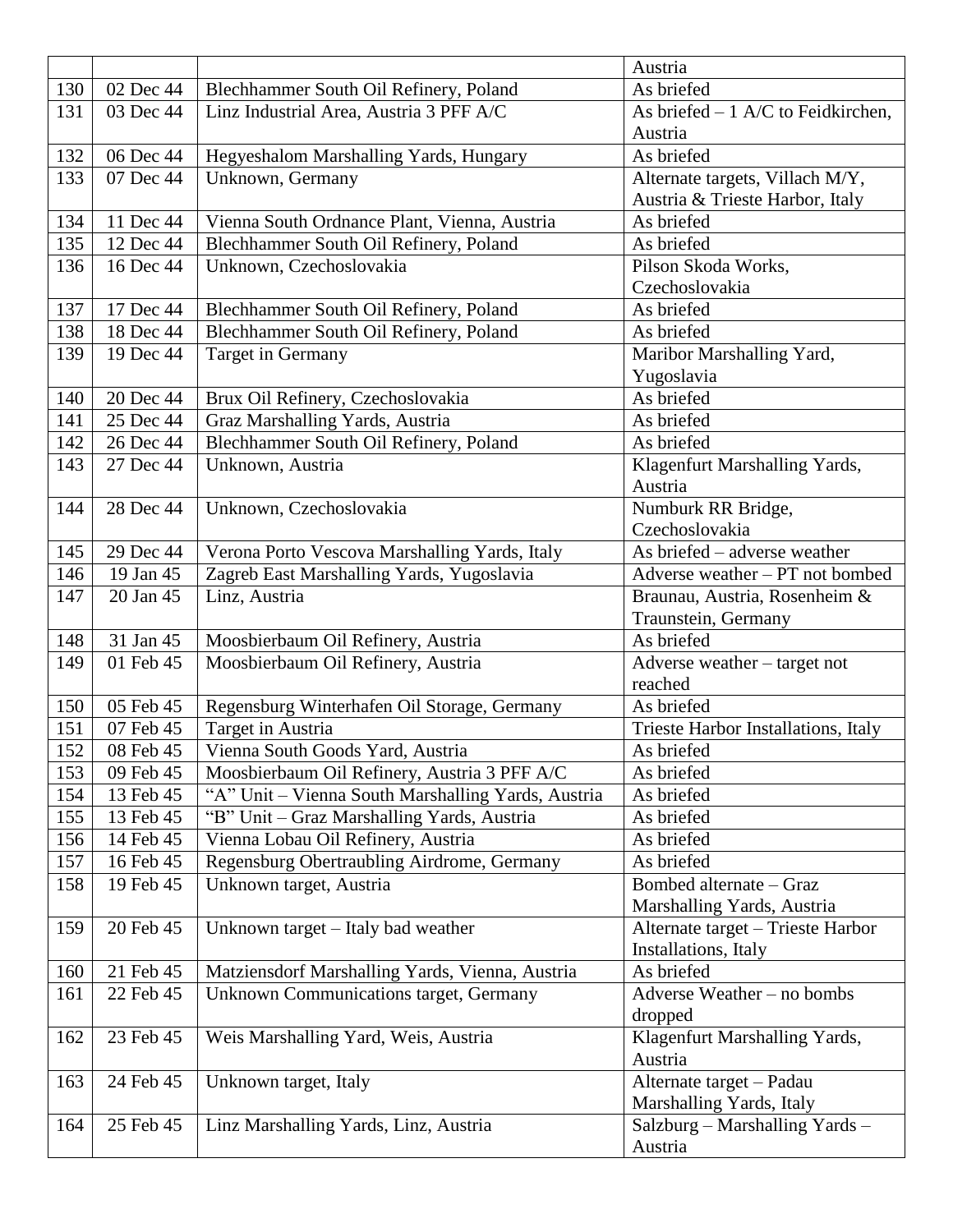| 165 | 27 Feb 45 | Augsburg Marshalling Yards, Germany                       | As briefed                         |
|-----|-----------|-----------------------------------------------------------|------------------------------------|
| 166 | 28 Feb 45 | Fortezza Marshalling Yards, Italy                         | As briefed                         |
| 167 | 01 Mar 45 | Moosbierbaum Oil Refinery, Austria                        | Maribor, Yugoslavia                |
| 168 | 02 Mar 45 | Linz South Main Marshalling Yards, Austria                | As briefed                         |
| 169 | 04 Mar 45 | Szombathely South Marshalling Yards, Hungary              | As briefed                         |
| 170 | 08 Mar 45 | Porto Nuovo Marshalling Yards, Verona, Italy              | As briefed                         |
| 171 | 09 Mar 45 | Maribor Marshalling Yards, Maribor, Yugoslavia            | Graz Marshalling Yards, Graz,      |
|     |           |                                                           | Austria                            |
| 172 | 12 Mar 45 | Florisdorf Oil Refinery, Vienna, Austria                  | As briefed                         |
| 173 | 13 Mar 45 | Regensburg South Marshalling Yards, Germany               | Lubjana, Yugoslavia                |
| 174 | 14 Mar 45 | Nove Zamky Marshalling Yard, Czechoslovakia               | As briefed                         |
| 175 | 15 Mar 45 | Moosbierbaum Oil Refinery, Austria (Red Force)            | Weiner Neustadt Marshalling        |
|     |           |                                                           | Yards, Austria (Blue Force)        |
| 176 | 16 Mar 45 | Amstetten Marshalling Yards, Amstetten, Austria           | As briefed                         |
| 177 | 19 Mar 45 | Muldorf Marshalling Yards, Germany                        | As briefed                         |
| 178 | 20 Mar 45 | St. Valentine Tank Works, St. valentine, Austria          | As briefed                         |
| 179 | 21 Mar 45 | Neuburg Airdrome, Germany                                 | As briefed                         |
| 180 | 22 Mar 45 | Heiligenstadt Marshalling Yards, Vienna, Austria          | As briefed                         |
| 181 | 23 Mar 45 | Gmund Marshalling Yards, Austria                          | As briefed                         |
| 182 | 24 Mar 45 | Neuburg Airdrome, Germany                                 | As briefed                         |
| 183 | 25 Mar 45 | Prague, Czechoslovakia                                    | Weis Airdrome, Austria             |
| 184 | 26 Mar 45 | Unknown Communications Target, Czechoslovakia             | Wiener Neustadt Marshalling        |
|     |           |                                                           | Yards & Baden, Austria             |
| 185 | 30 Mar 45 | Vienna, Austria                                           | 4 PFF A/C Kapfenburg Tank          |
|     |           |                                                           | Works, Vienna & Graz, Austria      |
| 186 | 31 Mar 45 | Target in Austria Poor weather                            | Alternate target Villach North     |
|     |           |                                                           | Marshalling Yard, Austria          |
| 187 | 01 Apr 45 | Target in Austria                                         | Graz Marshalling Yard, Austria     |
| 188 | 02 Apr 45 | Graz Marshalling Yard, Austria                            | As briefed                         |
| 189 | 05 Apr 45 | Brenner Pass troop movement, Brenner Pass, Italy          | <b>Weather Recall</b>              |
| 190 | 07 Apr 45 | Unknown Communications Target, Italy                      | <b>Weather Recall</b>              |
| 191 | 08 Apr 45 | Communications Target, Fortezza, Italy                    | Railroad Bridge at                 |
|     |           |                                                           | Adige/Mezzocorona, Italy           |
| 192 | 09 Apr 45 | Troop Concentration NW of Lugo (Bologna), Italy           | As briefed                         |
| 193 | 10 Apr 45 | Troop Concentration NW of Lugo (Bologna), Italy           | As briefed                         |
| 194 | 11 Apr 45 | <b>Communications Target, Italy</b>                       | Vipiteno Marshalling Yard, Italy   |
| 195 | 12 Apr 45 | Ponte Di Piave Railroad Bridge, Italy                     | As briefed                         |
| 196 | 14 Apr 45 | Ossopo Motor Transport Depot, Italy                       | As briefed                         |
| 197 | 15 Apr 45 | Enemy position MA-5 SW of Bologna, Italy                  | Attack Units #1 As briefed         |
|     |           |                                                           | Alternate Ponte Di Piave, Italy    |
| 198 | 16 Apr 45 | Enemy position SW of Bologna, Italy                       | 2 Attack Units. #1 targets ST-13 & |
|     |           |                                                           | 14. #2 did not bomb.               |
| 199 | 17 Apr 45 | Enemy positions ST-11 & 12 SW of Bologna, Italy           | As briefed                         |
| 200 |           |                                                           |                                    |
|     | 19 Apr 45 | Communications Target - Austria                           | Klagenfurt Marshalling Yards,      |
|     |           |                                                           | Austria                            |
| 201 | 20 Apr 45 | Rovigo-Adige Road Bridge near Ferrara, Italy              | As briefed                         |
| 202 | 21 Apr 45 | <b>Communications Target, Italy</b>                       | <b>Weather Recall</b>              |
| 203 | 23 Apr 45 | Unit 1. Padua Rd. Bridge, Italy. Unit 2 Cavarzere Rd.     | Both as briefed                    |
| 204 | 24 Apr 45 | Bridge, Italy<br>Casarsa Railroad Diversion Bridge, Italy | As briefed                         |